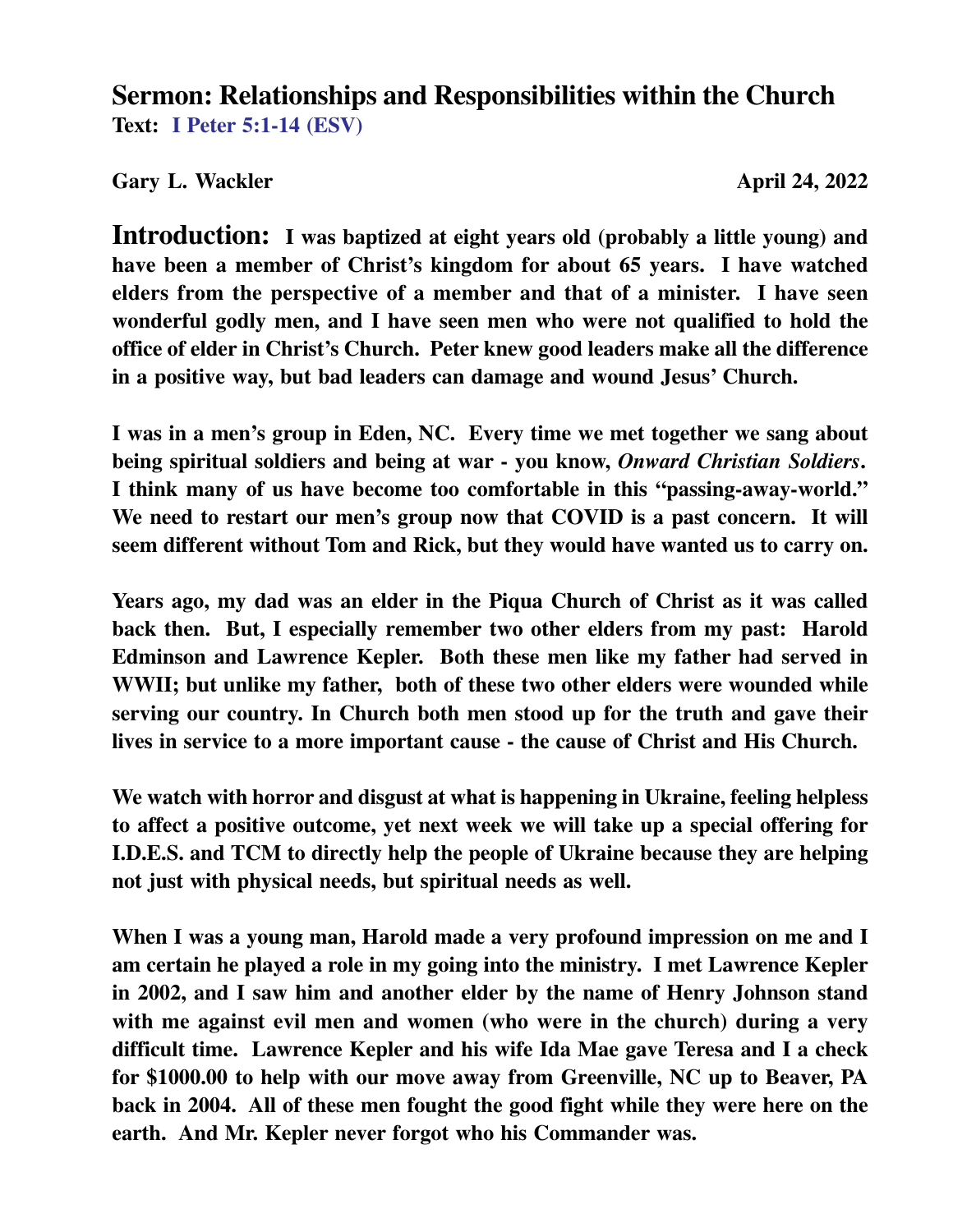## **I. A Good Elder Will Have Healthy Relationships (vv. 1-4).**

**I Peter 5:1-4 (ESV) 1 So I exhort the elders among you, as a fellow elder and a witness of the sufferings of Christ, as well as a partaker in the glory that is going to be revealed: 2 shepherd (care for) the flock of God that is among you, exercising oversight, not under compulsion, but willingly, as God would have you; not for shameful gain, but eagerly; 3 not domineering over those in your charge, but being examples to the flock. 4 And when the chief Shepherd appears, you will receive the unfading crown of glory.**

**You might remember in John's gospel the risen Christ asking Peter a probing question: John 21:15 (ESV) 15 When they had finished breakfast, Jesus said to Simon Peter, "Simon, son of John, do you love me more than these?" He said to him, "Yes, Lord; you know that I love you." He said to him, "Feed my lambs."**

**Peter's denial had certainly been part of Jesus' suffering! Whenever we act as if we do not know Jesus, it affects our relationship with the Father. And Peter is saying he is a fellow-elder like those he is addressing and knows both the pain of denial and the joy of reconciliation. There really is no room for talk like "head" or "chief elder" in a New Testament-patterned church. Peter does want, however, for these fellow-elders to evaluate their ministries as he had had to do.**

**If a person is going to be a good elder, he must have a healthy relationship:**

**A. With God**

**An elder must be** *willing* **to serve and desire the office. Paul had even told Timothy this (I Timothy 3:1). We all know service that is compelled or coerced is never as good as that which is offered freely and motivated from love.**

**And money or dishonest gain (***filty lucre***, AV) should never be a motivator to do ministry for God even though some elders are paid like full-time vocational ministers. If one is truly called by God to do ministry, there is energy and a pursuit of excellence. If it is only a "job," well, then you know how that is, too. An elder should sense God's call on his life.**

**John Calvin points out three possible traps here for those wishing to lead the flock of God: sloth, i.e., laziness; desire for gain, and lust for power. -(Grudem,** *I Peter***, p. 188)**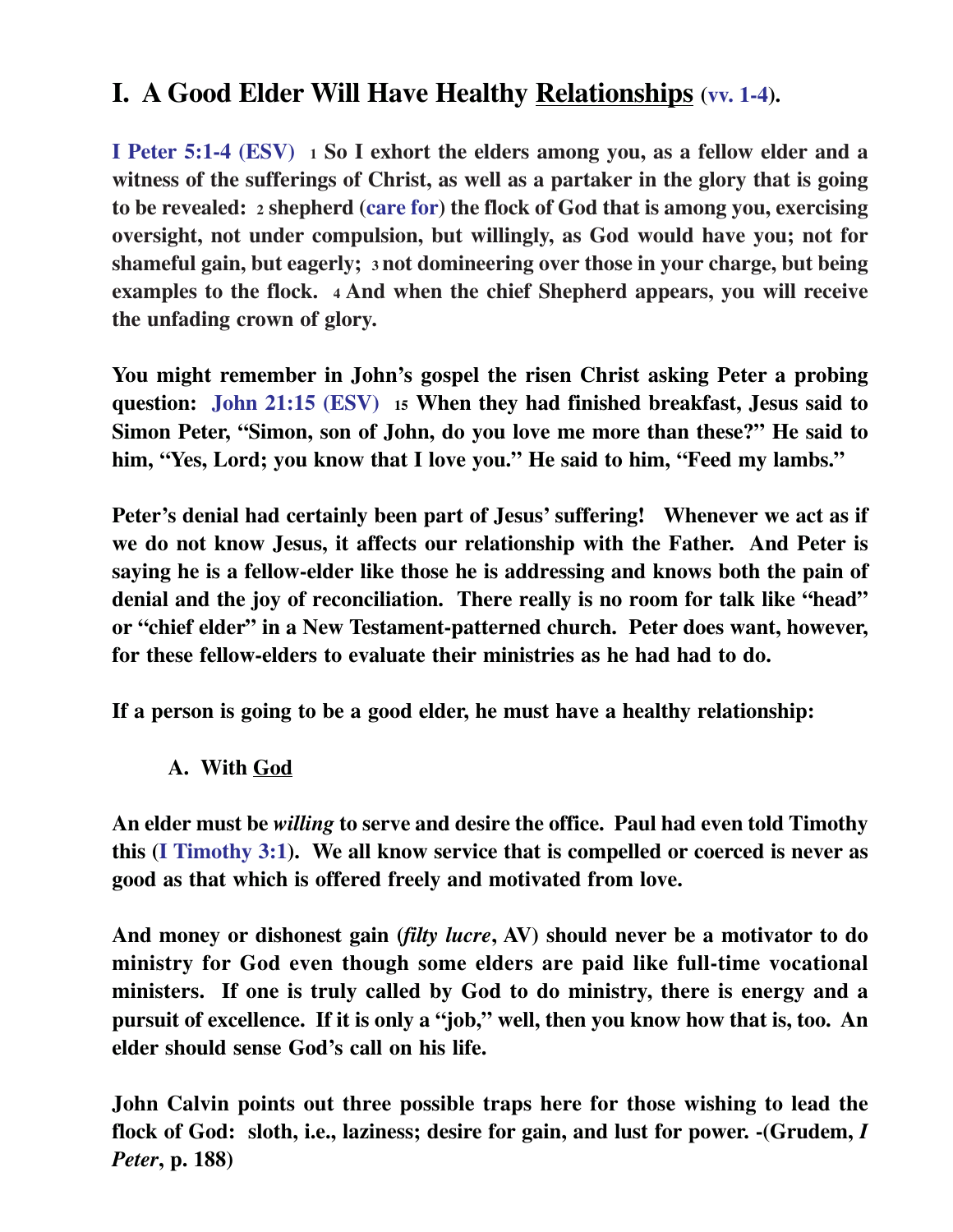**Before a man becomes an elder he needs to check his relationship with God. This will help him develop a healthy relationship:**

**B. With those in the Church**

**An elder should be very transparent. He should be willing to have people see him living for Christ. An elder, though, never should take the attitude that he is superior to others or better than those for whom he has been given responsibility.**

**If a man is right with God, he can love others because he feels loved. If he has grown to appreciate the grace of God, he can extend grace to others. If he knows he is forgiven, he can show mercy to others as well.**

**And people will pick up on this genuine faith and commitment to God that is shown in the care of God's people.**

**Do you think Peter's attitude changed after Jesus was raised from the dead and Peter was restored to leadership after denying Jesus? It was Peter who gave the first sermon on Pentecost, not the beloved and faithful disciple, John. That's grace!**

## **II. A Good Elder Will Carry out His Responsibilities (vv. 5-9).**

**I Peter 5:5-9 (ESV) 5 Likewise, you who are younger, be subject to the elders. Clothe yourselves, all of you, with humility toward one another, for "God opposes the proud but gives grace to the humble." 6 Humble yourselves, therefore, under the mighty hand of God so that at the proper time he may exalt you, 7 casting all your anxieties on him, because he cares for you. 8 Be sober-minded; be watchful. Your adversary the devil prowls around like a roaring lion, seeking someone to devour. 9 Resist him, firm in your faith, knowing that the same kinds of suffering are being experienced by your brotherhood throughout the world.**

**In the culture of the New Testament a young man was, in most circles, anyone under 40. The Greek word (***geron***) was someone over 40. In the Jewish mind, anyone under 40 was really not worth listening to because they had not had enough time to learn important life-lessons yet. There** *can be* **great wisdom with age, if we learn from God and his discipline, and are trained in His Word.**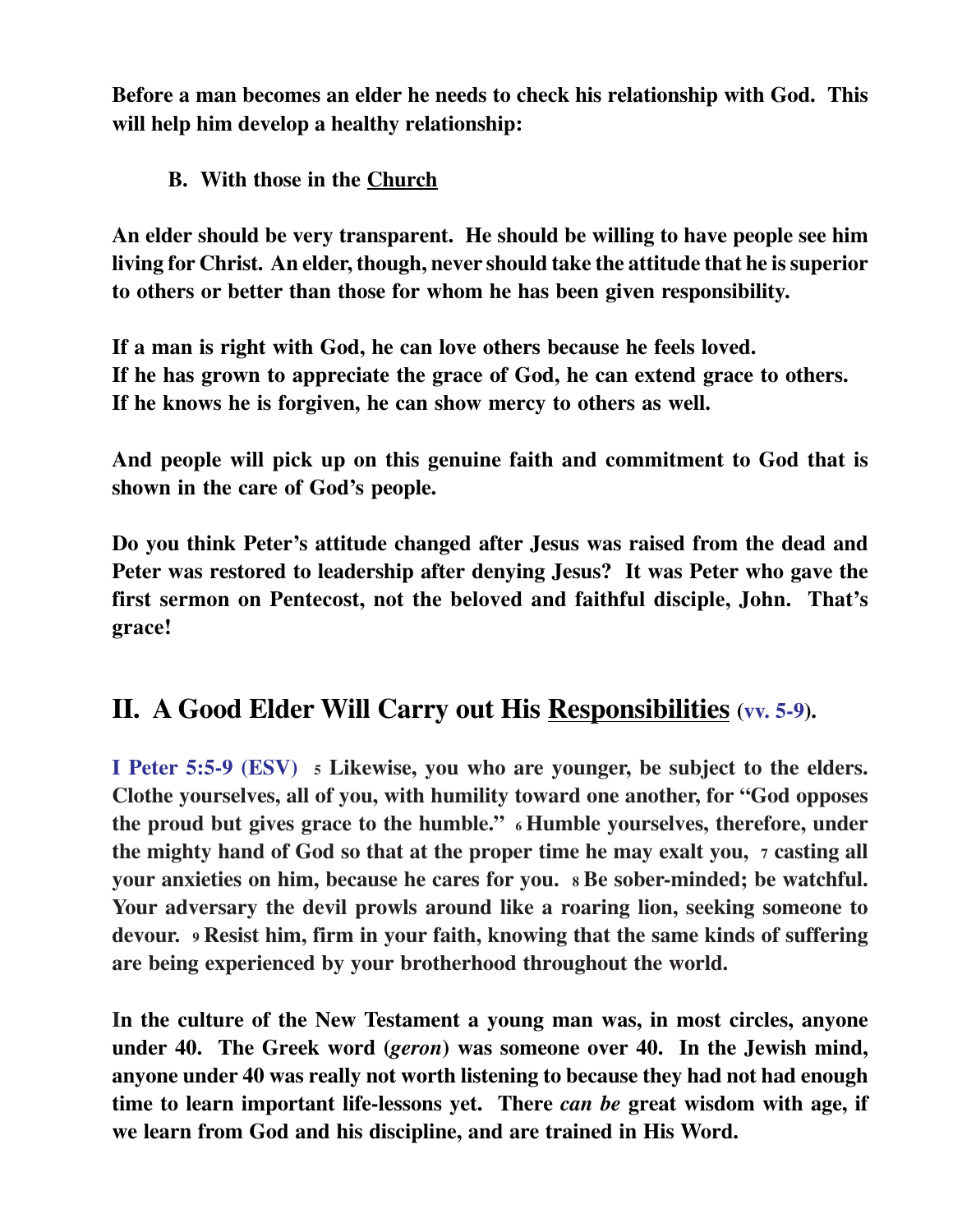**I believe Peter had learned some lessons along the way, and he was simply trying to save others who were younger the pain that comes from failure and sin. Young people do not always want or accept the counsel of the aged, but Peter cares enough to share his life with others.**

**A person does not need to wait until he/she is older, though, to:**

**A. Be an example for others.**

**Here is Peter's advice:**

*Be subject or submissive* **to those older (wiser) that have been given responsibility for you by God. One of the reasons our world is in such a mess is there is little respect today for anyone or anything that is old.**

**And be subject to authority that is God-appointed. Paul says married couples are to be mutually submissive (wives and husbands, Ephesians 5:21-22), citizenry to government leaders (Romans 13:1); and here, members in churches to elders.**

**Today, it seems everyone is out for themselves. Corporate entities have historically gotten into serious trouble because of greed, an everyone-out-for-themselves kind of mentality. And I know that respect needs to be earned, but Peter says if someone loves you and cares for you like Jesus does the church, that person is worth listening to and obeying.**

*Be humble***, not proud. God can humble you if you are not willing to take on that attitude for yourself. Only Proverbs 3:34 is quoted in the I Peter 5 text, but listen to the surrounding verses as they provide context for the sage's remarks in the O.T. passage: Proverbs 3:33-35 (ESV) <sup>33</sup> The Lord's curse is on the house of the wicked, but he blesses the dwelling of the righteous. 34 Toward the scorners he is scornful, but to the humble he gives favor. 35 The wise will inherit honor, but fools get disgrace.**

**Let's jump back into the text here. 6 Humble yourselves, therefore, under the mighty hand of God so that at the proper time he may exalt you, 7 casting all your anxieties on him, because he cares for you.**

**After becoming humble the text reads that we will naturally give our problems to Someone who not only cares, but who can help - who can save us. I want you to know God will take care of you in everything! Don't worry about the future, that is also in God's hands. His supply of blessings is endless!**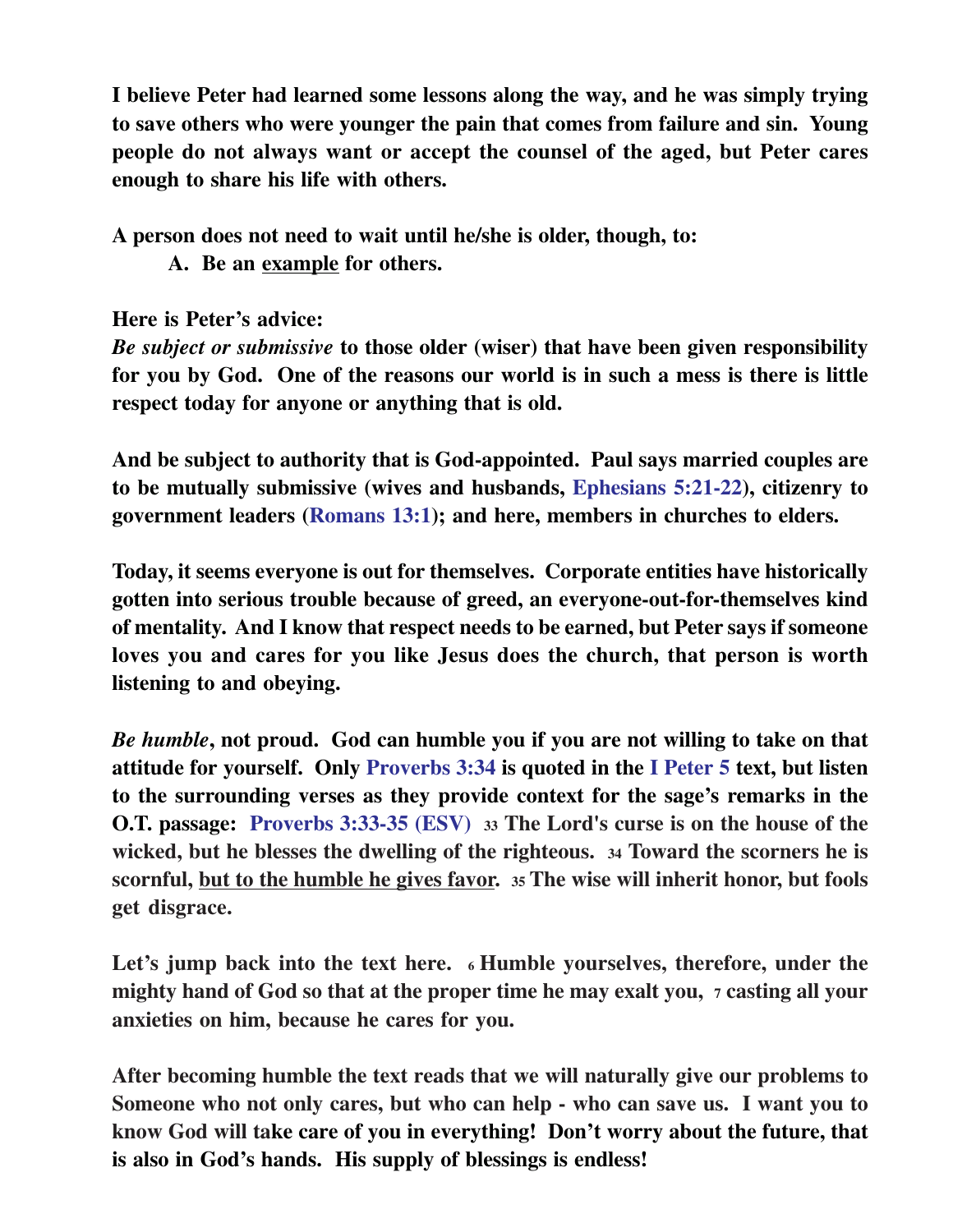**In the meantime, before Jesus comes again for His Church we need to:** *be soberminded, self-controlled***. The KJV reads "sober." Peter had used this word in chapter 4 and it is in the context of the end of time. I Peter 4:7 (ESV) 7 The end of all things is at hand; therefore be self-controlled and sober-minded for the sake of your prayers.**

**In the "last days" there will be trouble. When did the "last days" begin? They began as Jesus was ascending to heaven and to the Father. We need to remain faithful so as not to lose our reward. And in this meantime we need to:** *be watchful, alert.* **Why? I Peter 5:8 (ESV) 8 Be sober-minded; be watchful. Your adversary the devil prowls around like a roaring lion, seeking someone to devour.**

**"Confidence in God must not lead to slackness; the spiritual warfare which Christians (they) wage demands vigilance" (Beare).**

*Resist the devil***. - Literally here** *resist* **means to stand up against. We are in a conflict, a war that can be deadly for those who do not pay attention spiritually.**

**Then we have the idea of** *standing firm in the faith***. This may mean by God's help and our belief in his eternal care, but this is no passive resistance. In Ephesians 6 Paul talks about the weapons for this battle: truth, righteousness, the gospel, the word of God, and prayer.**

**A good elder will:**

**B. Teach life-lessons to others.**

**It is one thing to have saving information; it is another to share it. Peter cannot make others live the life they should, yet he can warn them of the dangers ahead. It is not judgmental to care enough for the church and others when we say difficult things in order to save them.**

**There is a place in the life of the church to share testimony as to how Jesus has saved us. Peter also wants them to know that their experiences of suffering, persecution and temptation are not unique, but common to the life of a believer. Yet, in the midst of trouble, there is good news coming.**

#### **III. A Good Elder Will See Results in Others (vv. 10-11).**

**I Peter 5:10-11 (ESV) 10 And after you have suffered a little while, the God of all grace, who has called you to his eternal glory in Christ, will himself restore, confirm, strengthen, and establish you. 11 To him be the dominion forever and ever. Amen.**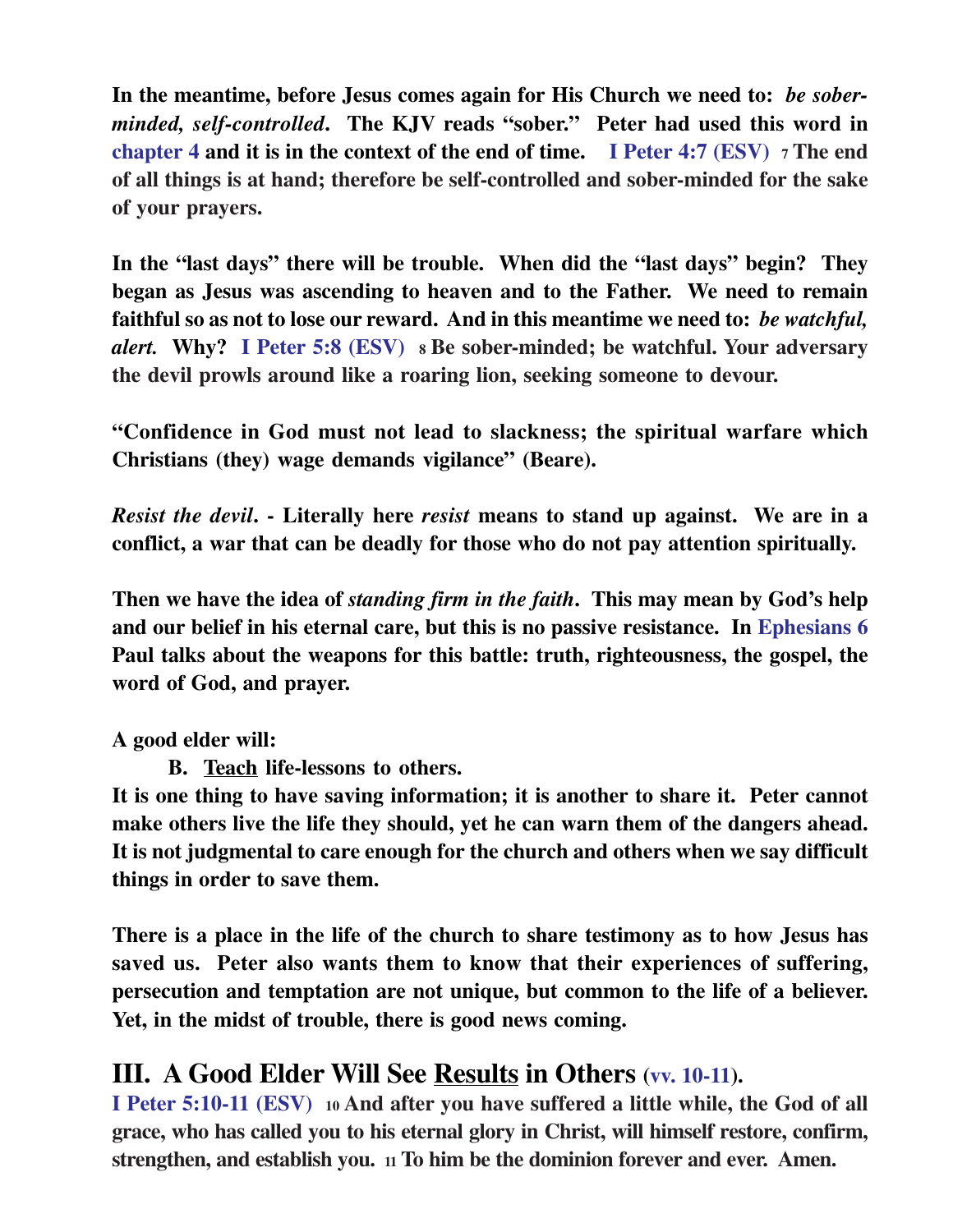**Elders will see people:**

**A. Made whole (restored).**

**Peter had seen many people struggle and suffer only to be restored by Christ. He had been a primary example of that very process. It would not be out of place to suggest the word "save" as an alternate understanding for "restore" in verse 10. It is through being saved/restored to God that we find peace even in this world.**

**The word translated "restore" (**καταρτιζω**) means "to put in order, to mend, to reestablish, to make whole. The word could be used in a medical sense of setting a broken bone or of repairing and refitting a damaged vessel." - Rienecker, p. 766**

**And in the same way, Peter, after being restored by Christ, was stronger and made more useful to the Kingdom. Many times we can become better after mistakes are made, if we can repent and learn from them.**

**It is true, isn't it, that through suffering and God's help we can be:**

**B. Strengthened**

We should not fight "the fight" solo, and that is why Peter had help in his ministry. **Elders do not fight for us as much as** *with* **us, against our common enemy, the Devil. And we do not struggle alone either; God is with us. The Greek name for the Holy Spirit (Paraklete) means "one who is called alongside" - as a Helper, Comforter, and Advocate.**

**We know if we stay faithful to Jesus, we will win! The fact we have "Assurance of strength and victory is another motivation for continuing to resist evil" and live for Jesus.** *Mastering the Basics***, Serendipity, p. 63**

**Conclusion: I would like to make a contemporary correction on the eldership. Being a shepherd for God's flock is never about ruling, authority over, or dominating someone. It is all about love, care, and sacrifice while submitting to the will of God and the best interest of others. We cannot be leaders alone and in isolation. We walk together toward heaven as servants of the Most High.**